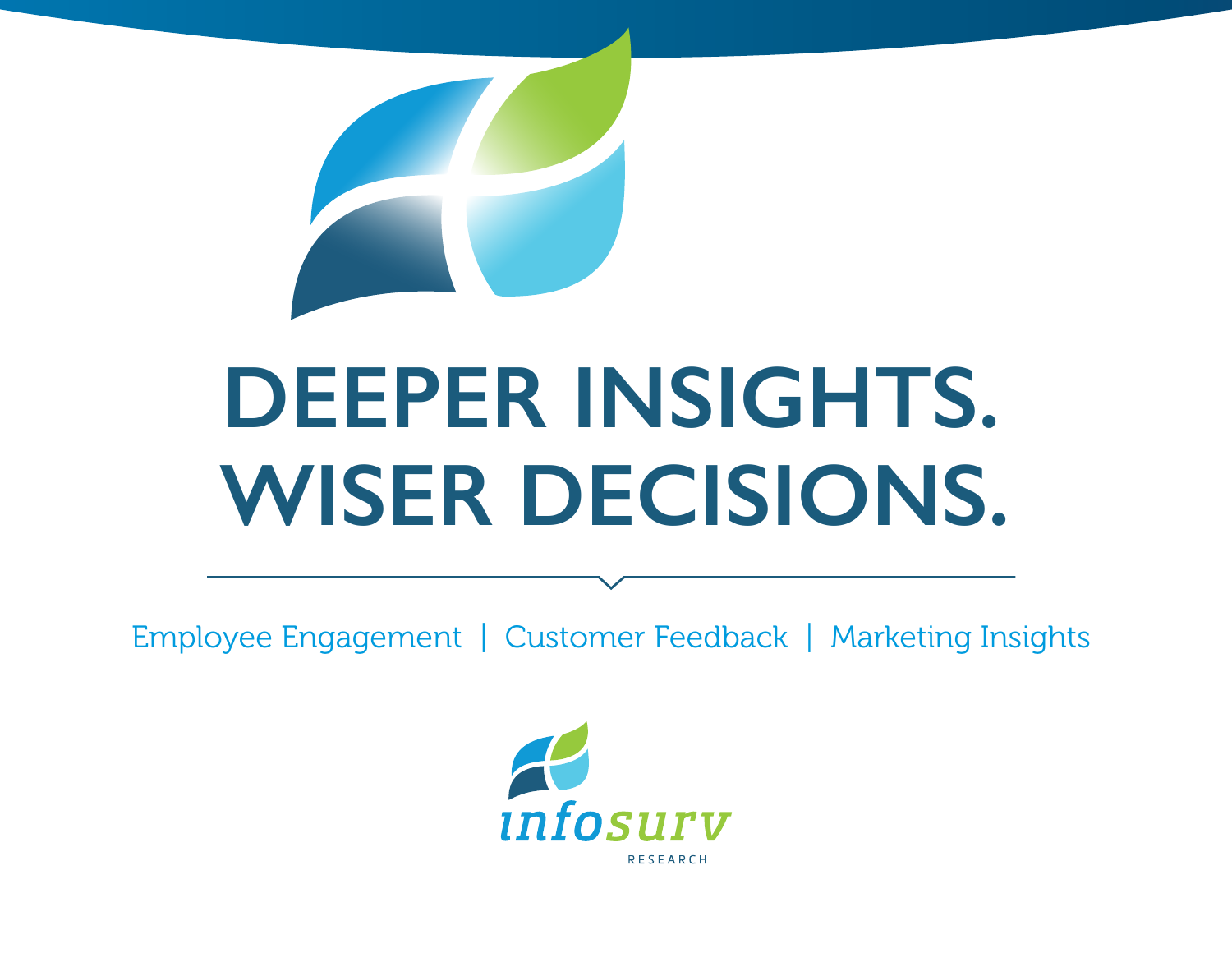THERE ARE MANY MARKET RESEARCH FIRMS THAT CAN HELP YOU EXECUTE A SURVEY.

"Infosurv took the time to understand our unique employee population, had a well-organized project plan and executed it flawlessly. Thank you for a great experience on our employee survey!"

**Vice President, HR** Transcend Services, Inc.

## We partner with clients who **want more**.

You want a **proven expert** who can think about your entire business and help you make deeper connections between your data and your most pressing business challenges. You want **a guide** who's walked in your shoes, understands how much you're juggling, and delivers the information you need on-time, on-budget and on-point.

You want **a partner** who treats your business as though it's their own, offering the insight and recommendations you need to make strategic and impactful decisions.

#### Sound familiar? Let's explore how we can support you.

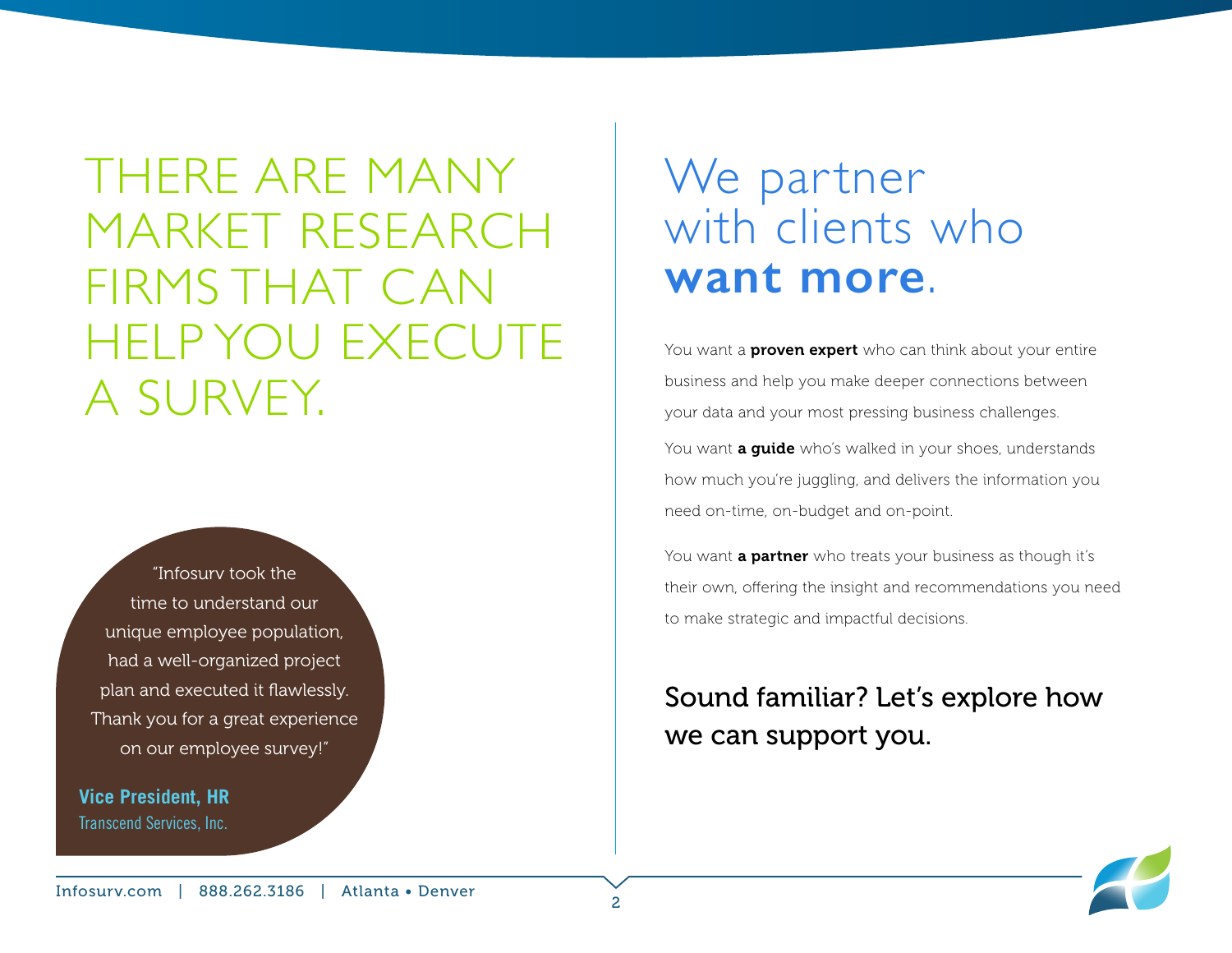# LET'S START WITH...

"Very smart people working on our market research survey—they provided great insight and brought experience to the project. They were able to respond quickly to our changing project requirements."

**Senior Marketing Manager** RSA Security

## Integrated insights

We can help you **connect the dots** between your employee, customer and market research. (For example, can your customer satisfaction findings improve employee training, as well as customer loyalty?) We think beyond the project at hand, so you can make decisions that truly improve business performance.

## Decades of expertise

There are many ways to go awry in market research, from asking the wrong questions to misinterpreting your data. We bring many decades of collective research expertise to each project, ensuring it's administered correctly and reliably, and your data can be trusted.

### A custom approach

We aren't here to push you into an off-the-shelf survey. We're here to listen and help you figure out how **the best way to achieve your objectives**, using our deep knowledge of diverse survey methodologies. If we don't think we can help you achieve your goals in the right way, we'll respectfully refer you to other resources.

### A hassle-free experience

Time. You don't have enough of it! That's why we stay up-to-date on the latest research tools and methodologies, keeping you up-to-speed. That's why our project managers ensure you're **on schedule, on scope** and feel informed. That's why we respond with **lightning speed** when you have a need. (All reasons our clients love to partner with us!)

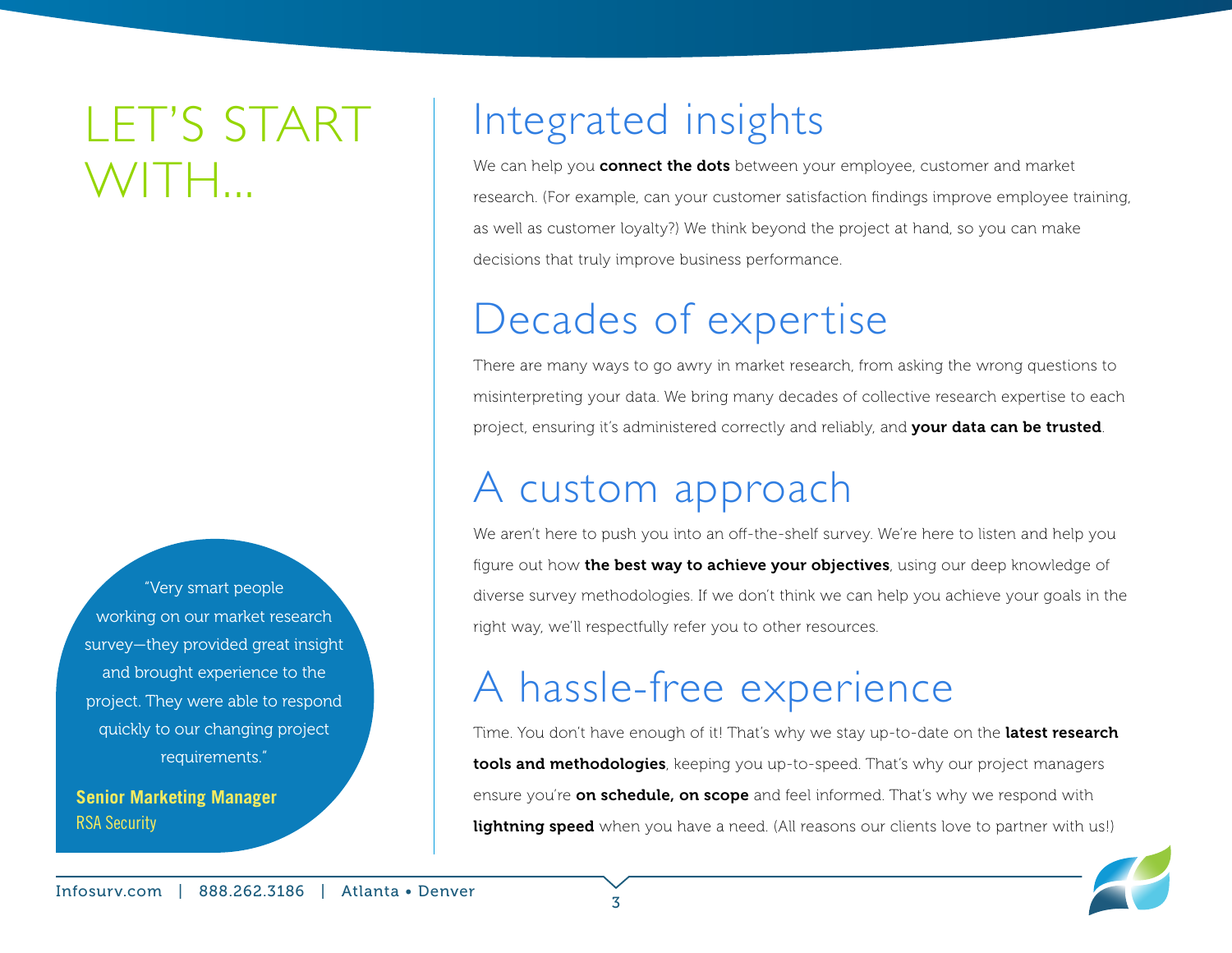SHOULD YOU CHOOSE A RESEARCH FIRM THAT SPECIALIZES IN EMPLOYEE, CUSTOMER *AND* MARKET RESEARCH?

### Taking BIG out of "big data"

Think of our approach as a way to put big data into action in a manageable way. We're linking disparate sources of data to uncover insight and drivers that can affect many aspects of your business.

### Yes, if you want to improve business performance.

We give you the project insights you need, while always keeping your overall business in mind. Our integrated approach finds the relationships among your employee engagement, customer satisfaction, consumer attitudes and profitability.

We'll help you show you're thinking beyond departments or internal silos, and highlight the strategic value you bring to your organization.

#### And we make it easy for you.

To minimize work for you, we leverage the research data your company already has, making connections among your existing projects.

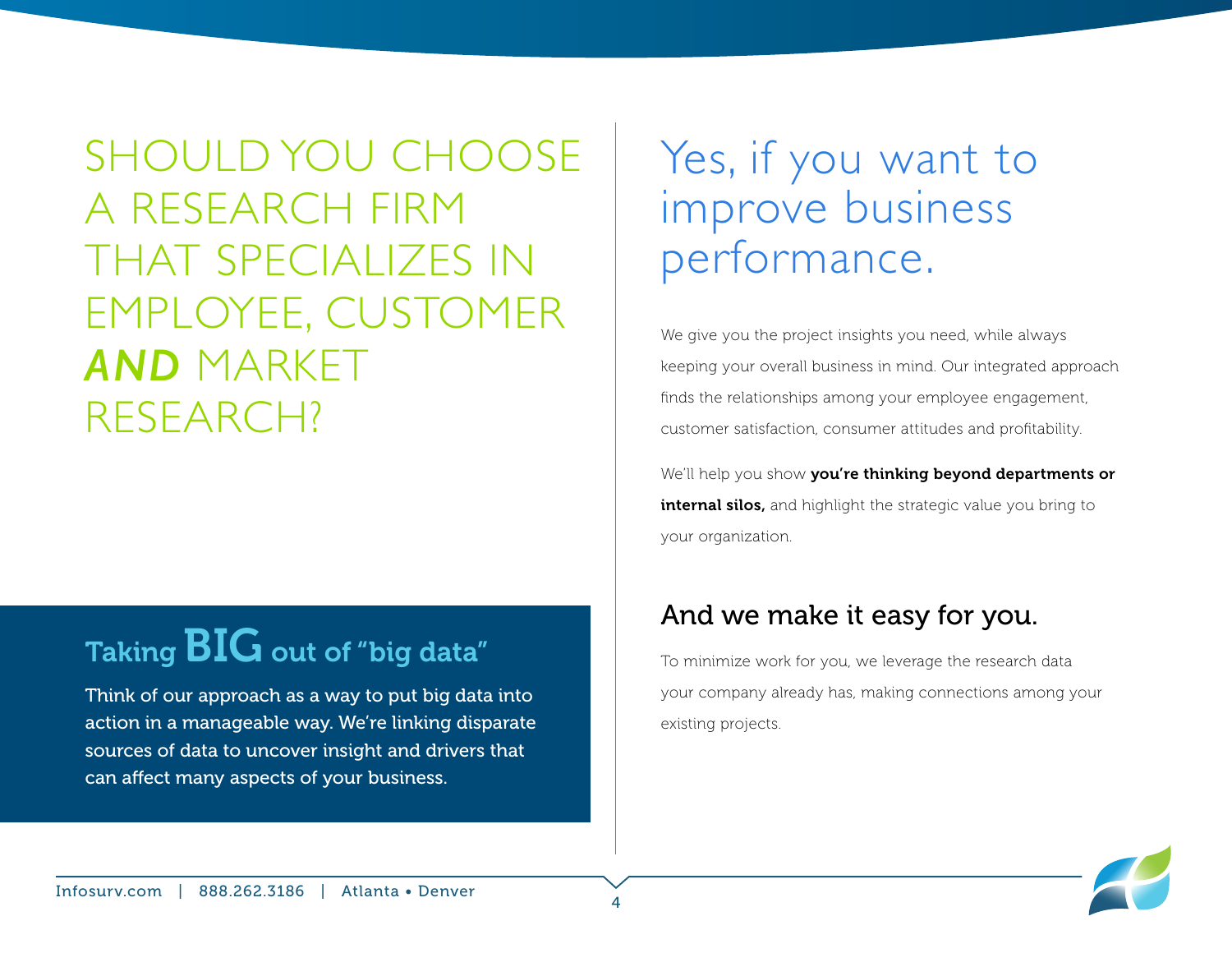HERE'S AN EXAMPLE OF HOW OUR APPROACH WORKS.

"Infosurv's reports were easy to understand, and the data were compiled in ways that helped us identify areas to focus on for improvement. This survey has become a valuable tool for determining how we can better satisfy our customers."

**Quality Manager** Wärtsilä

## Let's say you want to run an employee engagement survey.

We'll ask to review research data that you may already have, such as customer satisfaction data, other employee research or social media analytics. (If you're a new client, we're happy to do an initial research audit, including an on-site visit.)

As we gain an understanding of your business and data, we:

- Can bring **new questions** into the discussion (and into your research).
- May recommend an **alternate approach** based on data you already have.
- May recommend **optional, future research** that can fill a hole and give you a more complete picture of your business.
- Can look for *important correlations* between employee engagement and other areas of your business. We won't just tell you, "These are the areas you need to improve." We also can show you how your employee engagement is affecting areas such as customer loyalty, brand perception or even quarterly revenue, and make real, ROI-based recommendations.

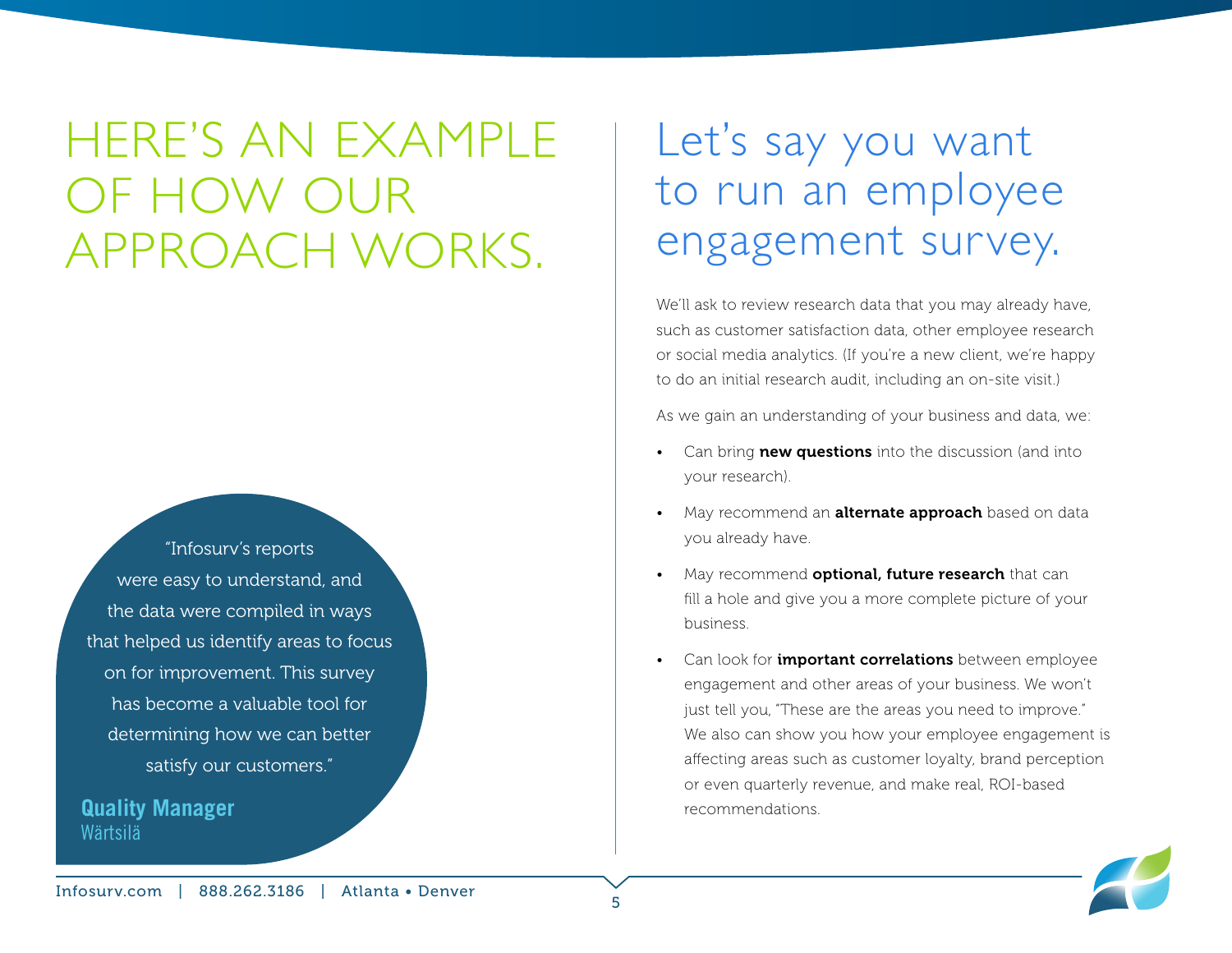# OUR PROVEN PROCESS

We're happy to guide you through the full process or simply one or two steps.

#### **OBJECTIVES**

We transform your business objectives into a research design that achieves your goals in the right way. We also review<br>existing research to identify gaps in data, avoid duplication and gain a more complete picture of your

#### **DESIGN**

We help you compose a highly relevant survey that offers valid conclusions and can improve your business. We also provide guidance on who to interview and how many interviews to conduct. You'll know your results are statistically 2 reliable and you've made the smartest use of your budget.

#### ADMINISTRATION

We consult with you to identify the best security level, incentives, deadlines and respondent notification method. **ADMINISTRATION**<br>We consult with you to identify the best security level, incentives, deadlines and respondent notification method.<br>We also can share best practices on how to maximize survey response rates. We help with ev

#### ANALYSIS

We transform your survey results from raw data into actionable insights, making connections with other data sources, where possible. Even if we use a sophisticated statistical analysis, our reports will be easy to read and<br>understand, focusing on your objectives and business issues.

#### APPLICATION

We're happy to partner with you to plan next steps in your organization and figure out the best ways to implement<br>change. We can provide on-site result presentations and management consulting services, so you feel fully su

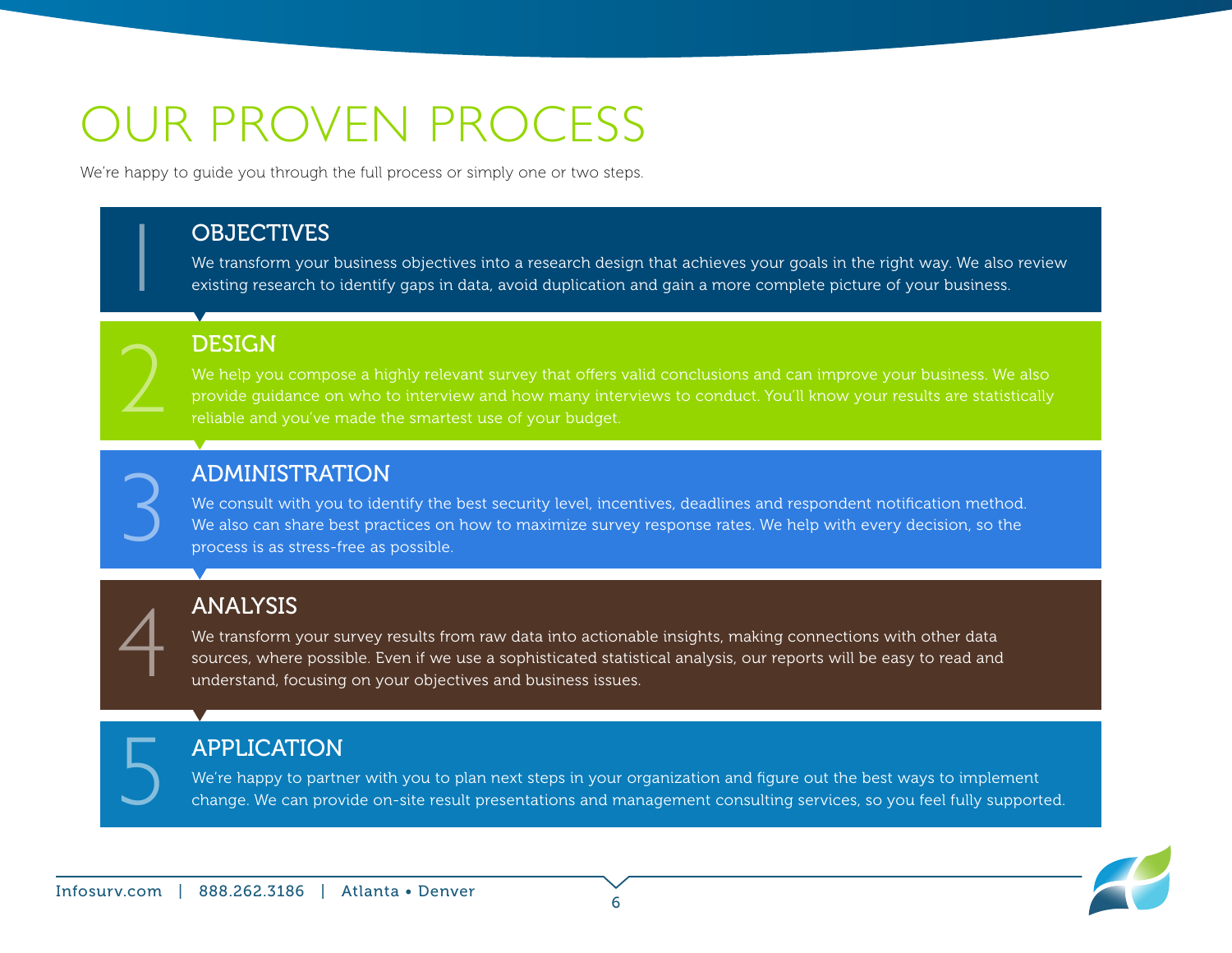# DI JR SPECIALTIES

#### We're always looking for the latest research methods.

In fact, it's so important to us that we've built it into our employee salary structure. All our employees attend market research, human resource and marketing conferences, and our project managers participate in continuing education courses.



# Employee engagement

We go far beyond data, helping you accurately assess, analyze and develop action plans for just about anything that relates to your work environment, including employee satisfaction, retention, culture and climate, and brand understanding. Using advanced analytics, such as our proven **Employee Engagement Model**, we're happy to consult with you on how to increase engagement.

# Customer feedback

We work with you to understand what you're trying to accomplish and the best research method to get there. Using advanced analytics (such as "derived importance" and regression analyses), we can pinpoint the factors that play the biggest role in your customers' overall satisfaction. It's a high level of strategic **insight**, and it allows us to better recommend how to use your data to improve your business. We're also happy to customize our reporting solutions for your needs.



# Marketing insights

You need solid, actionable information to differentiate your products and services, fend off competitors and drive competitive advantage. We use our research design **expertise and our best-in-class methodologies** to give you the data and insight you need in the most efficient way possible. When we combine your market knowledge with our research expertise, we can uncover actionable information that will help drive wise business decisions and make an impact on your market.

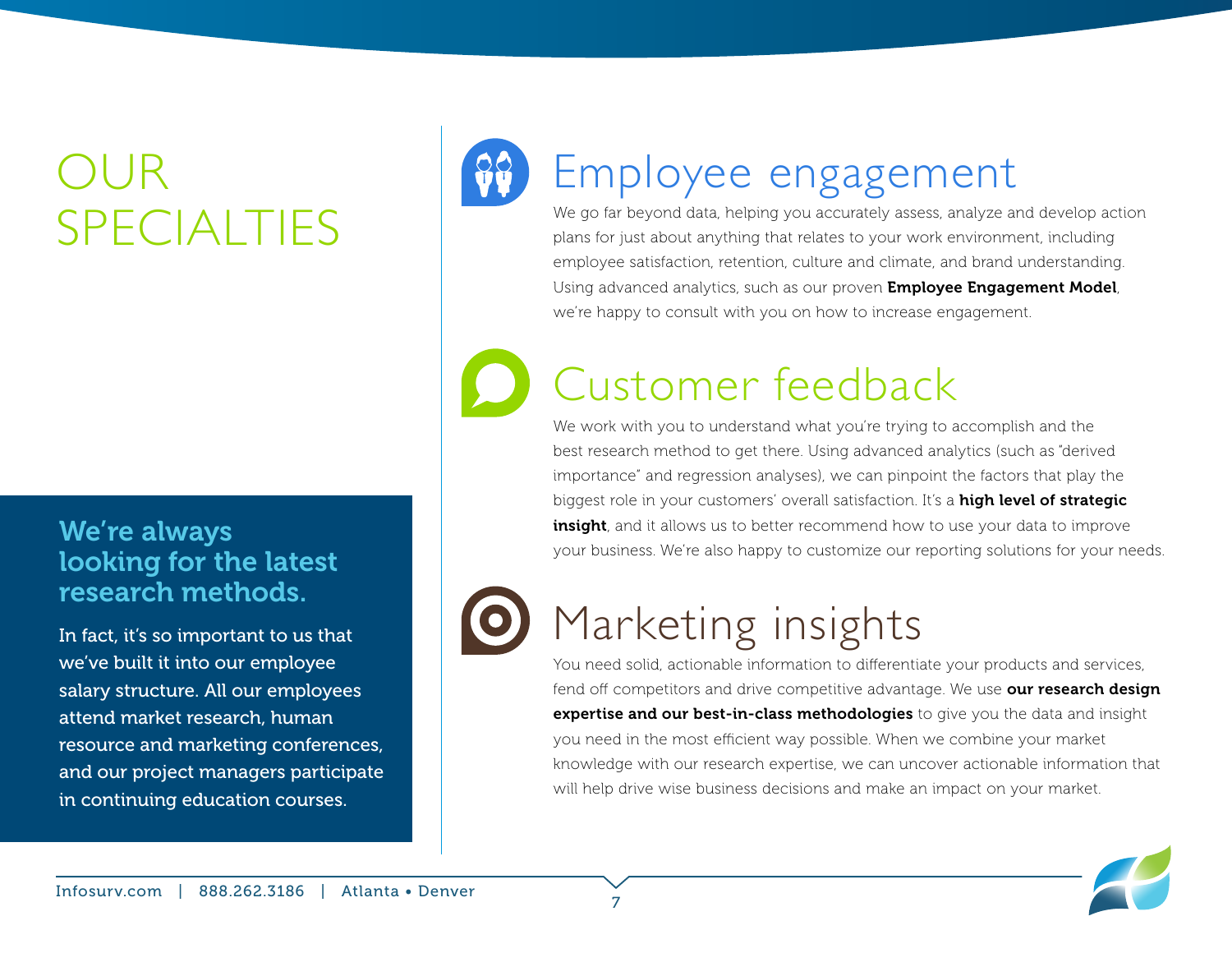# WE VALUE EVERY ONE OF OUR CLIENT RELATIONSHIPS – LARGE AND SMALL.

"Infosurv provided prompt attention to requests and insightful analysis of responses on our customer survey. I appreciate your quick responses to questions and your willingness to tailor findings to our needs."

**Public Communications Liaison** High Performance Technology, Inc

### And we treat your business as our own.

We're honored to have earned the trust of global organizations. But our passion is working with small- to mid-sized organizations.

As a small and nimble company ourselves, we know how important it is to move quickly, be attentive to your needs and prove we value your time. When you partner with us, you'll feel like you're our only client.

#### National brands:



#### Regional and local brands:













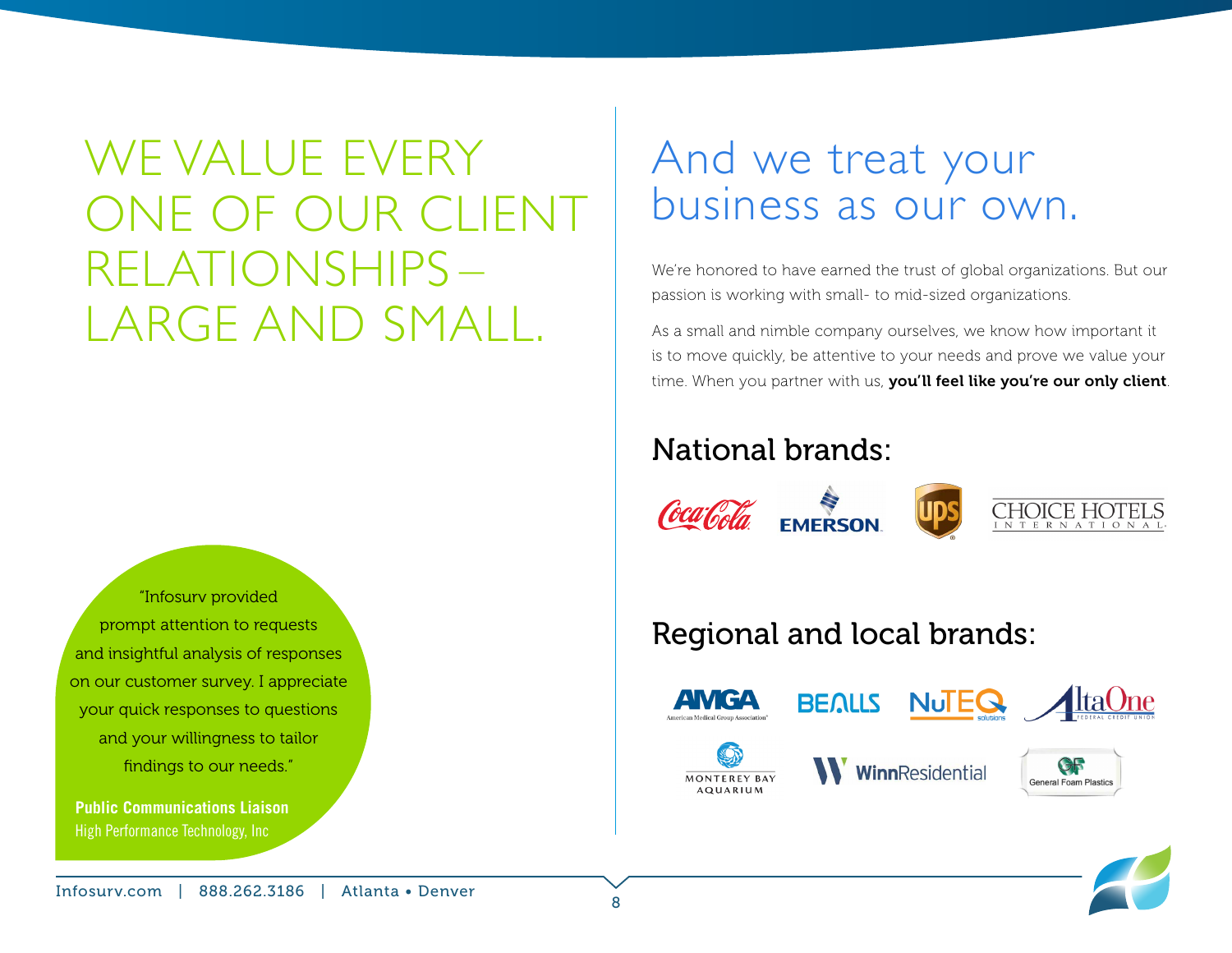THERE'S MORE TO OUR EXPERTISE THAN JUST NUMBERS.

#### (Though, you benefit from the numbers too!)

- 65+ years of collective research experience on each project
- **6.6+ million** completed surveys
- **15+ years** in business
- 350+ delighted clients

# It's the experience you have with us.

We'll never bring out a veteran researcher to win your business and then turn you over to rookies. All of our team members bring years of professional experience and training to your project.

Our leadership has walked in your shoes "on the client side." We understand your politics, your budgetary and administrative pressures, and the need to be flexible.

#### We're an active member of:





We comply with the published Code of Marketing Research Standards of: